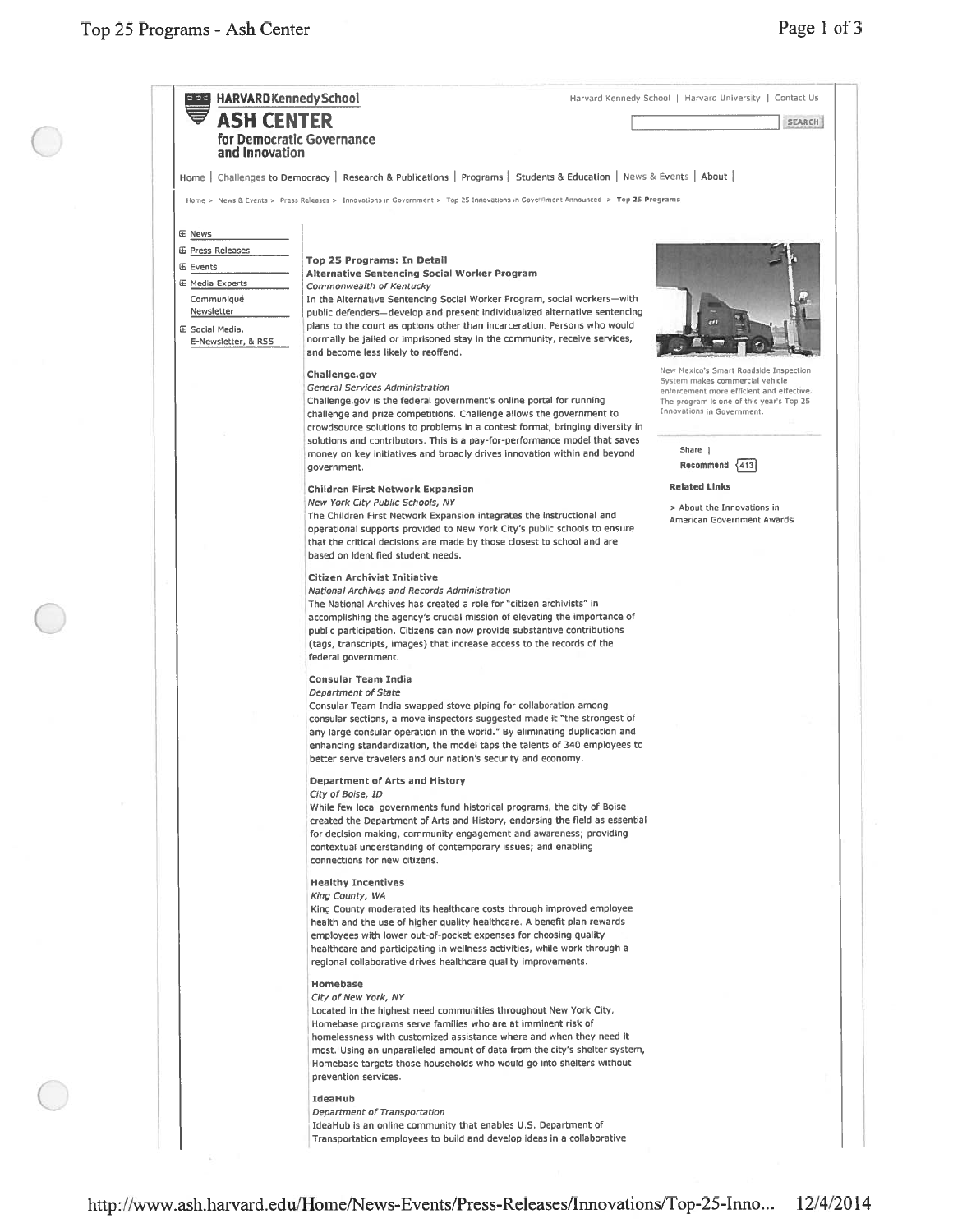environment. Employees are empowered to rate, improve, and discuss innovative ideas to make the Department <sup>a</sup> 21st-century agency that is adaptable, creative, and enterprising.

#### LAUNCH

National Aeronautics and Space Administration

LAUNCH is a public-private partnership focused on identifying and accelerating high-impact ideas or technologies for such global sustainability challenges as clean water, health, energy, and education. NASA, USAID, the State Department, and NIKE partnered to form LAUNCH to search for innovations that show grea<sup>t</sup> promise for making tangible impacts on society.

# Mayor's Office of New Urban Mechanics

# City of Boston, MA

The Mayor's Office of New Urban Mechanics (MDNUM) offers an approac<sup>h</sup> to civic innovation focused on delivering transformative city services to residents, MONUM focuses on <sup>a</sup> broad range of areas from increasing civic participation and improving city streets, to boosting educational outcomes.

# Metropolitan College

Louisville Metro Government, KY

Metropolitan College (MC) is <sup>a</sup> workforce, education, and economic development partnership. MC provides educational opportunities to many Kentucky residents while meeting the workforce needs of one of Louisville's largest employers.

## National Coordination of Health IT

Department of Health and Human Services

The Office of the National Coordinator for Health Information Technology has enabled nationwide progress in electronic health records adoption by changing the way governmen<sup>t</sup> works—partnering with the private sector to solve problems that neither governmen<sup>t</sup> nor markets can solve alone.

## Native Science and Engineering Program

#### State of Alaska

The Alaska Native Science and Engineering Program (ANSEP) is creating a systemic change in hiring patterns of Indigenous Americans in science, technology, engineering, and mathematics by increasing the number of individuals on career paths to leadership in these fields. The ANSEP model is longitudinal, providing inspiration and guidance to students.

## Neighborhood Revitalization Initiative

Department of Housing and Urban Development The Neighborhood Revitalization Iniciative (NRI) is <sup>a</sup> federal strategy that aligns and targets efforts of the Departments of Education, Justice, Health and Human Services, Housing and Urban Development, and Treasury to revitalize the nation's most distressed neighborhoods. Through interventions addressing persistent crime, failing schools, crumbling housing, and health disparities, NRI tackles the interconnected causes of neighborhood distress.

#### Office of Financial Empowerment

#### City of New York, NY

The Office of financial Empowerment educates, empowers, and protects low-income New yorkers by increasing access to high-quality, low-cost financial education and counseling; improving access to income-boosting tax credits; connecting households to safe and affordable banking and asset-building products and services; and enforcing and improving consumer protections to enhance financial stability. Opportunity Probation with Enforcement

#### State of Hawaii

Hawaii's Opportunity Probation with Enforcement (HOPE) delivers awift, certain, and proportionate jail consequences for each probation violation. HOPE's design allows <sup>a</sup> single judge to supervise nearly 2,000 felony offenders while reducing positive drug tests, missed appointments, probation revocations, new arrests, and incarceration.

### Re-Powering America's Land Initiative

#### Environmental Protection Agency

The Environmental Protection Agency's Re-Powering America's Land Initiative revitalizes degraded land by building infrastructure for our clean energy future, while preserving green space. The program turns community liabilities into assets by fostering an unconventional, collaborative network among <sup>p</sup>layers in the energy and remediation sectors.

# Rocketship Education

Santa Clara County, CA Rocketship Education is building a network of high-performing charter schools dedicated to its mission of eliminating the nationwide achievement gap. The Rocketship Education model features individualized instruction for every student in its Learning Lab by leveraging tutors and online programs,